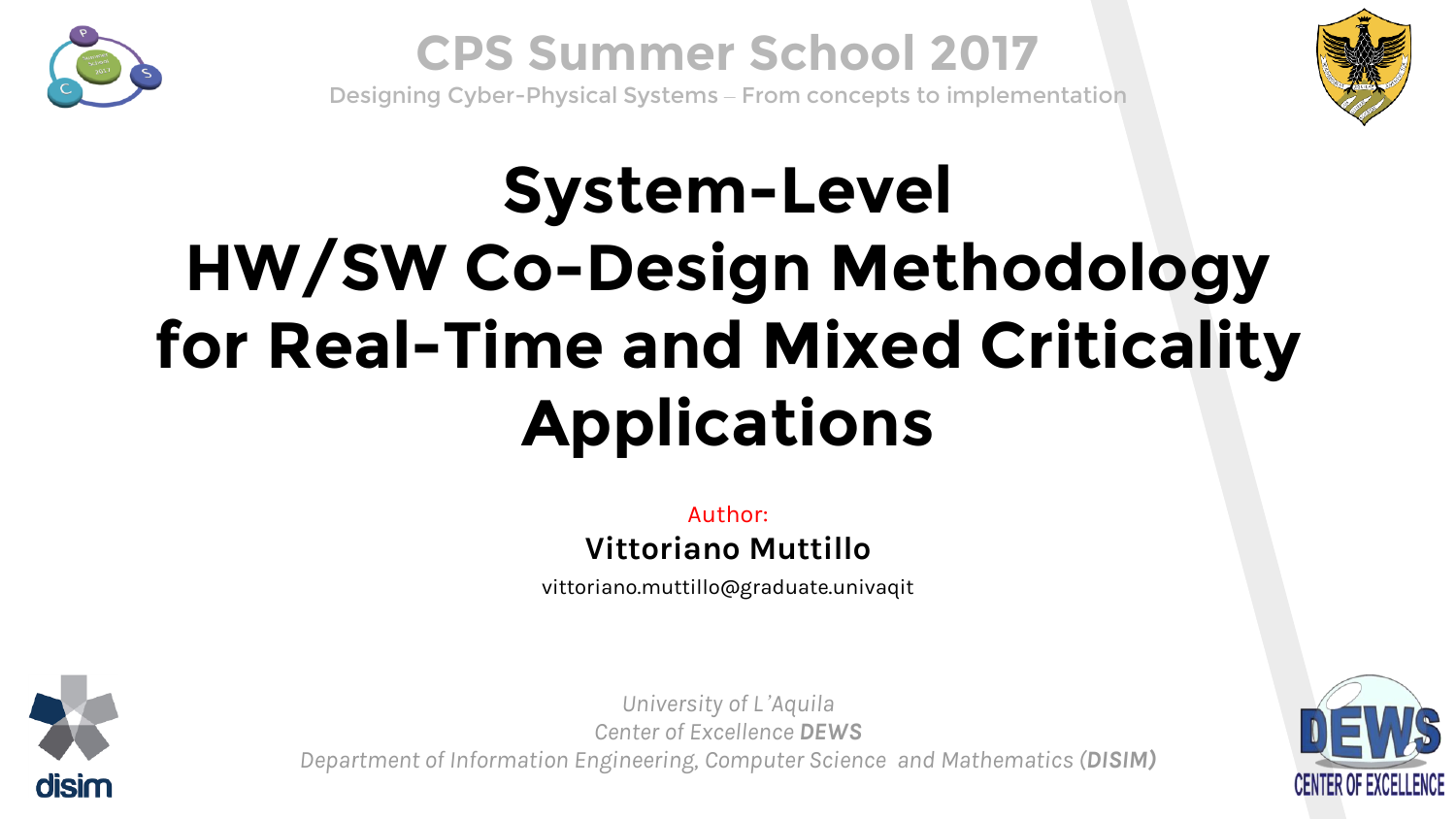## **Mixed-Criticality Embedded Systems**

- *The growing complexity of embedded digital systems based on modern System-on-Chip (SoC) adopting explicit heterogeneous parallel architectures has radically changed the common design methodologies.*
- *HW/SW co-design methodologies are of renovated relevance*
- *A growing trend in embedded systems domain is the development of mixed-criticality systems where multiple embedded applications with different levels of criticality are executed on a shared hardware platform (i.e. Mixed-Criticality Embedded Systems)*



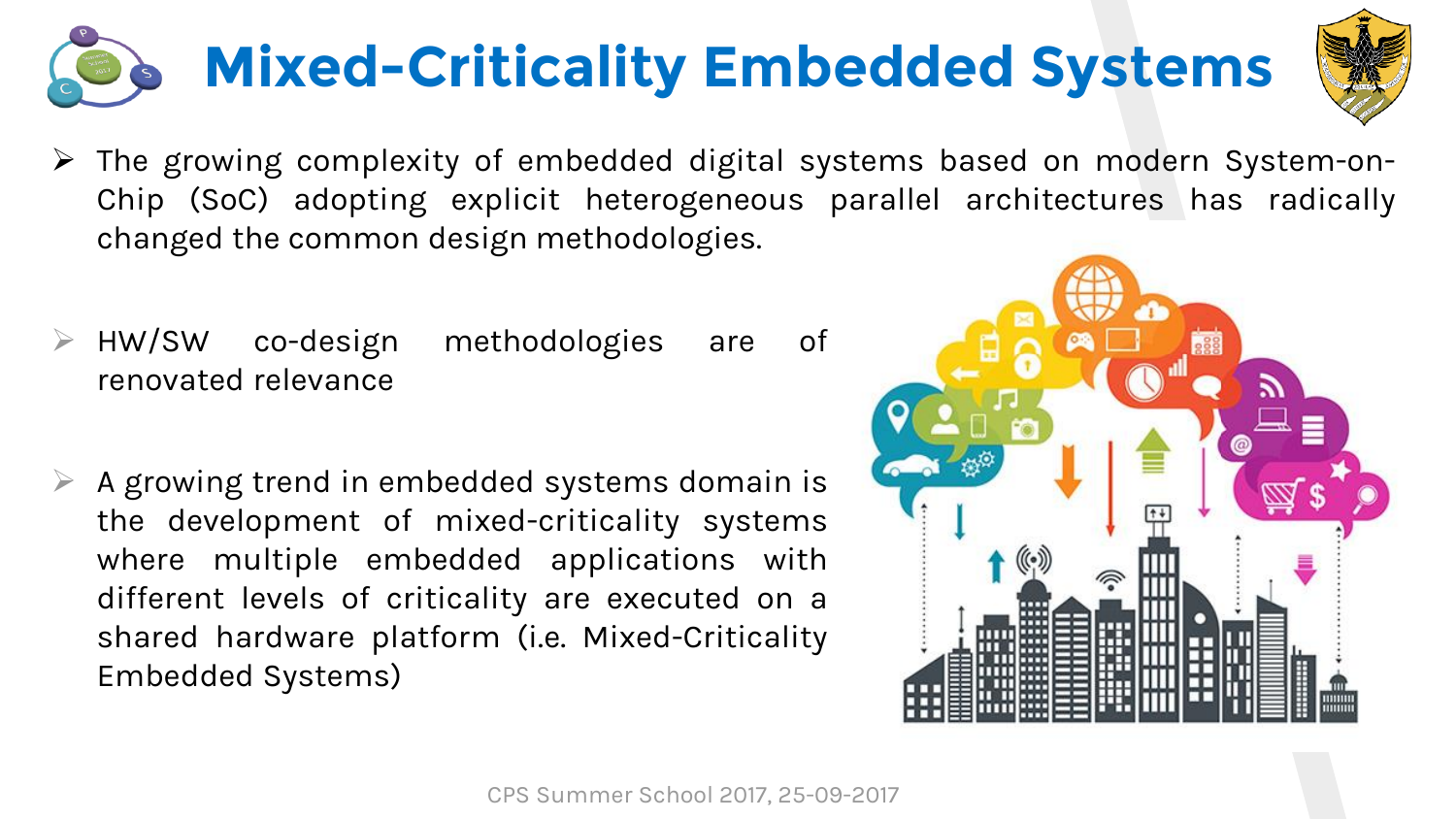

 *In the context of real-time embedded systems design, this work starts from a specific methodology (called HEPSYCODE: HW/SW CO-DEsign of HEterogeneous Parallel Dedicated SYstems), based on an existing System-Level HW/SW Co-Design methodology, and introduces the possibility to specify real-time and mixed-criticality requirements in the set of nonfunctional ones*





*www.hepsycode.com*



-Interconnections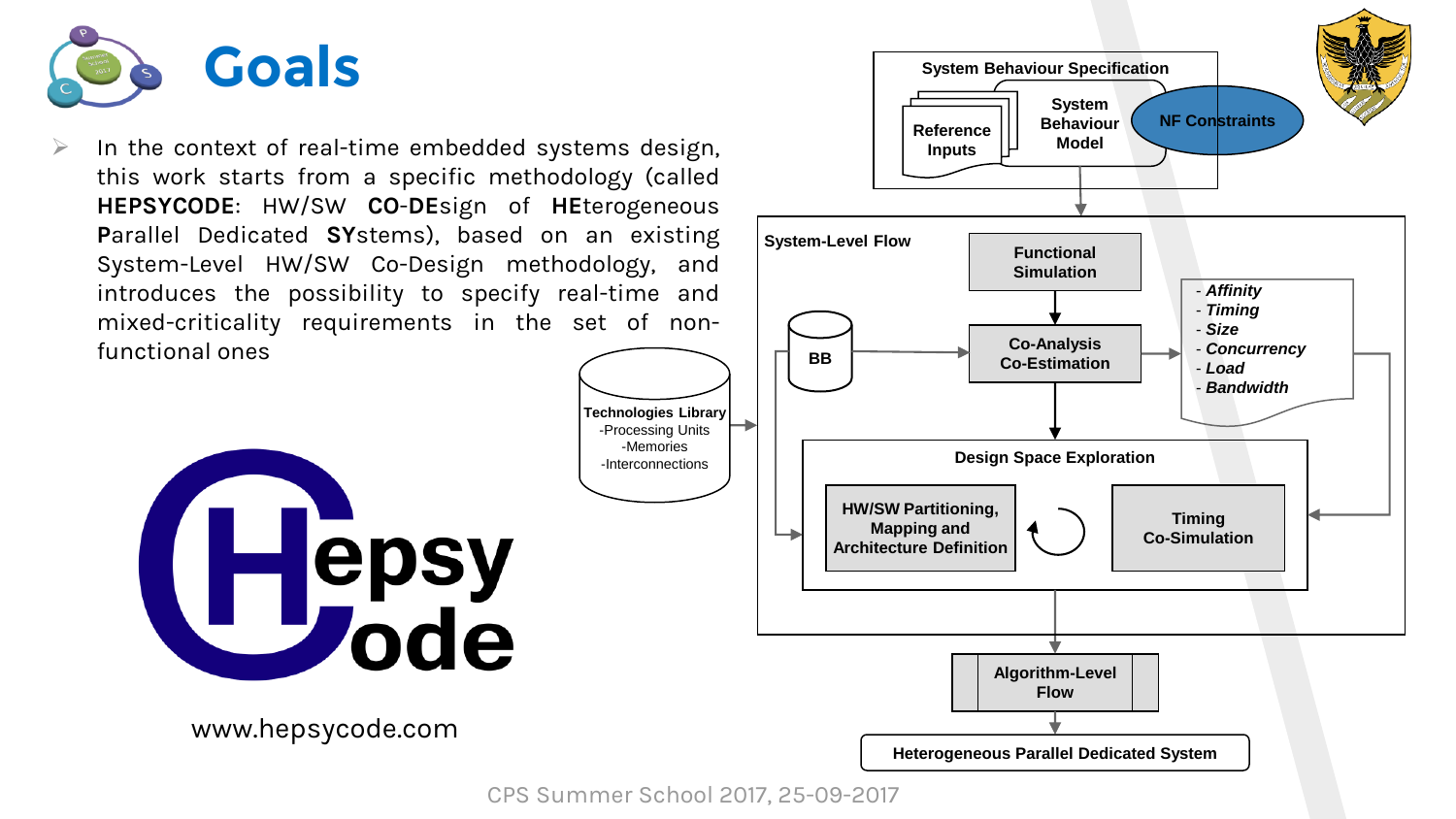



*SW separation: scheduling policy, partitioning with HVP, NoC*

**MCS Classification**

 *HW separation: one task per core, one task on HW ad hoc (DSP, FPGA), spatial partitioning with HVP, NoC*

#### *HW:*

- *Temporal isolation: Scheduling HW*
- *Spatial isolation: separated Task on dedicated components*

#### *Single processor:*

- *Temporal isolation: Scheduling policy with SO, RTOS, or HVP*
- *Spatial isolation : MMU, MPU, HVP Partitioning*

#### *Multi-processor (MIMD)*

- *Architecture: shared memory systems, UMA (SMP), NUMA, distributed systems, NoC*
- *Temporal isolation : Scheduling policy con SO, RTOS, or HVP*
- *Spatial isolation : MMU, MPU, HVP partitioning*

#### *Tecnologies:*

- *HW: DSP, FPGA, HW ad hoc, Processor*
- *SW: OS, RTOS, HVP, Bare-metal*
- *PROCESSORI: LEON3, ARM, MICROBLAZE*
- *HVP: PikeOS, Xtratum, Xen*
- *RTOS: eCos, RTEMS, FreeRTOS, Threadx, VxWorks, Erica*
- *OS: Linux*

| Separation<br>Technique | <b>HW</b>                    | Single core                                 | Multi-core                                        |
|-------------------------|------------------------------|---------------------------------------------|---------------------------------------------------|
| Spatial                 | 0-level scheduling<br>$[10]$ | 0-level scheduling<br>[11][16]              | 0-level scheduling<br>$[15][16]$                  |
|                         |                              | 1-level scheduling<br>[2][5][10][13][16]    | 1-level scheduling<br>[4][9][15][16]              |
|                         |                              | 2-level scheduling<br>$[6][11]$             | 2-level scheduling<br>[3][4][6][7][8]<br>[9][14]  |
| Temporal                | 0-level scheduling<br>[10]   | 0-level scheduling<br>[11][16]              | 0-level scheduling<br>$[15][16]$                  |
|                         |                              | 1-level scheduling<br>$[1][2][10][13]$ [16] | 1-level scheduling<br>[4][9][12][15][16]          |
|                         |                              | 2-level scheduling<br>$[6][11]$             | 2-level scheduling<br>[1][4][6][7][8]<br>[9] [14] |

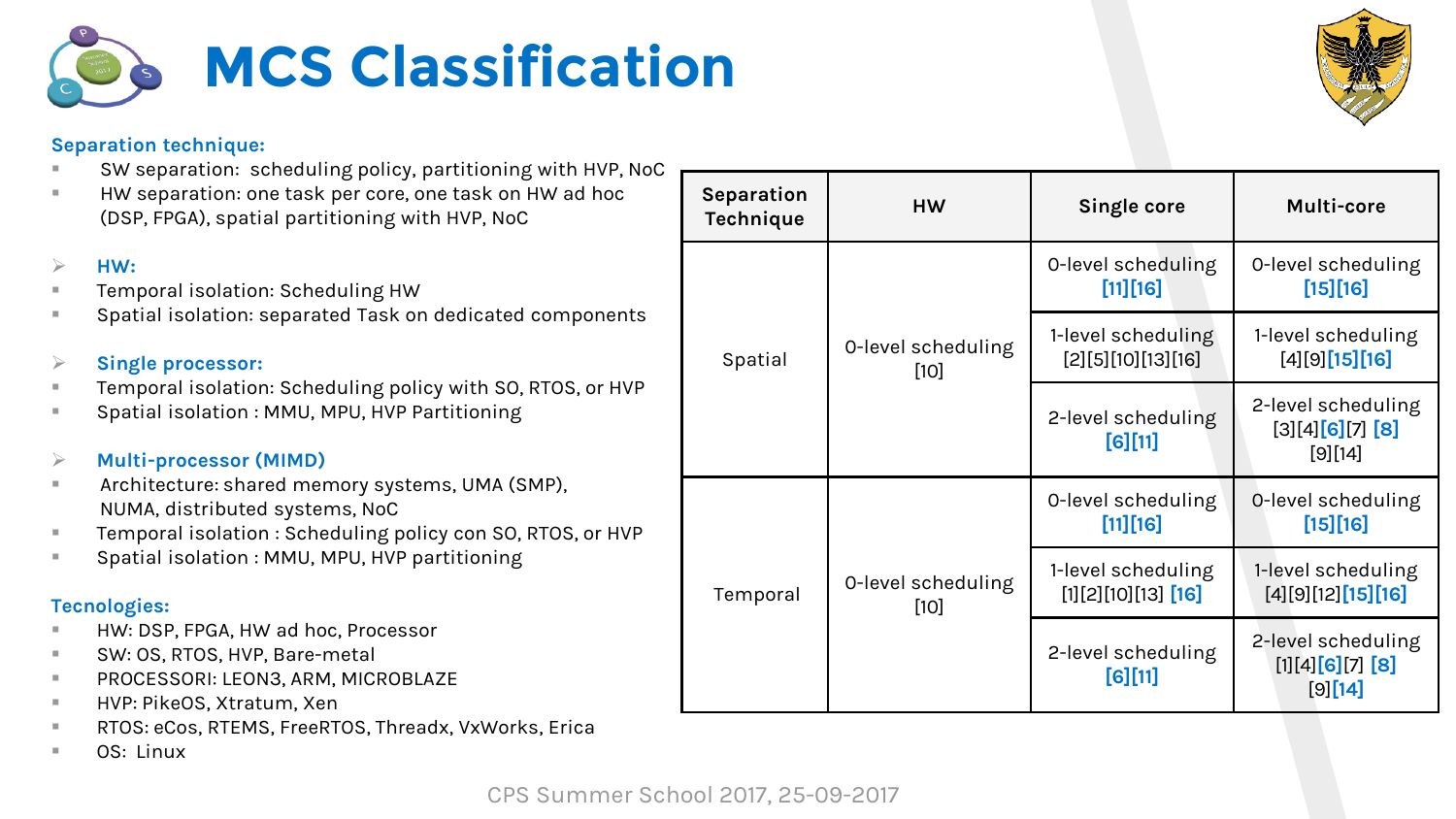

*Processor: Quad-Core 32-bit LEON4 SPARC V8 processor with MMU, IOMMU*

F. Federici, V. Muttillo, L. Pomante, G. Valente, D. Andreetti, D. Pascucci,: *"*Implementing mixed-critical applications on next generation multicore aerospace platforms*"*, CPS Week 2016, EMC*²* Summit, Vienna, Austria

*CPS Summer School 2017, 25-09-2017*

• Compare different virtualization solutions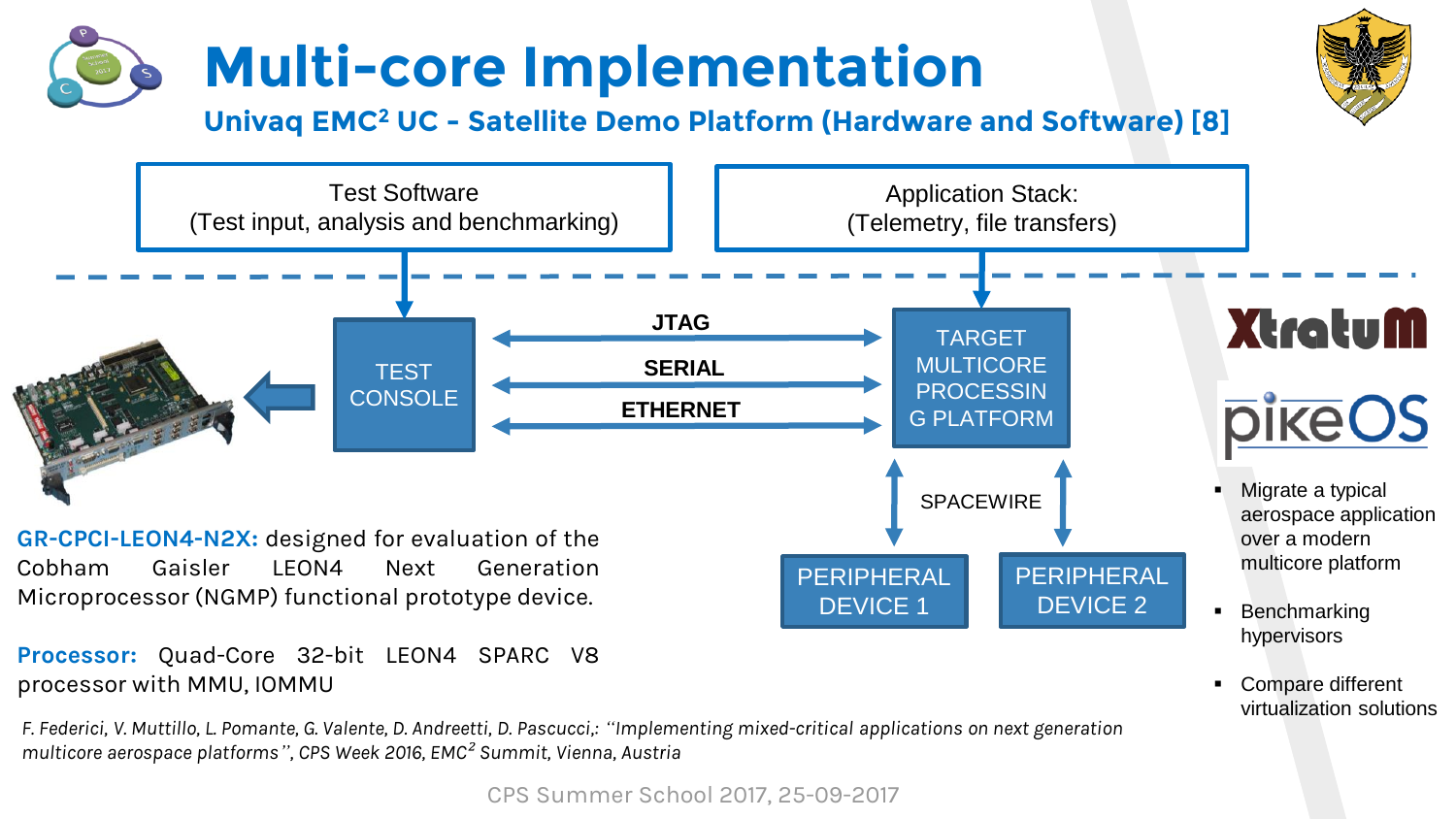



### *Main issues:*

- *Extension of the DSE methodology for a better management of timing requirements in order to consider also classical RT ones*
- *Analysis of existing HW/SW technologies to support mixed-criticality management (with focus on hypervisors technologies) to be exploited in the second-step of the DSE methodology*
- *Extension of the system-level co-simulation approach to consider also two-levels scheduling policies typically introduced by hypervisors technologies*
- *This work has been supported by the ECSEL RIA 2016 MegaM@Rt<sup>2</sup> and AQUAS European Projects*